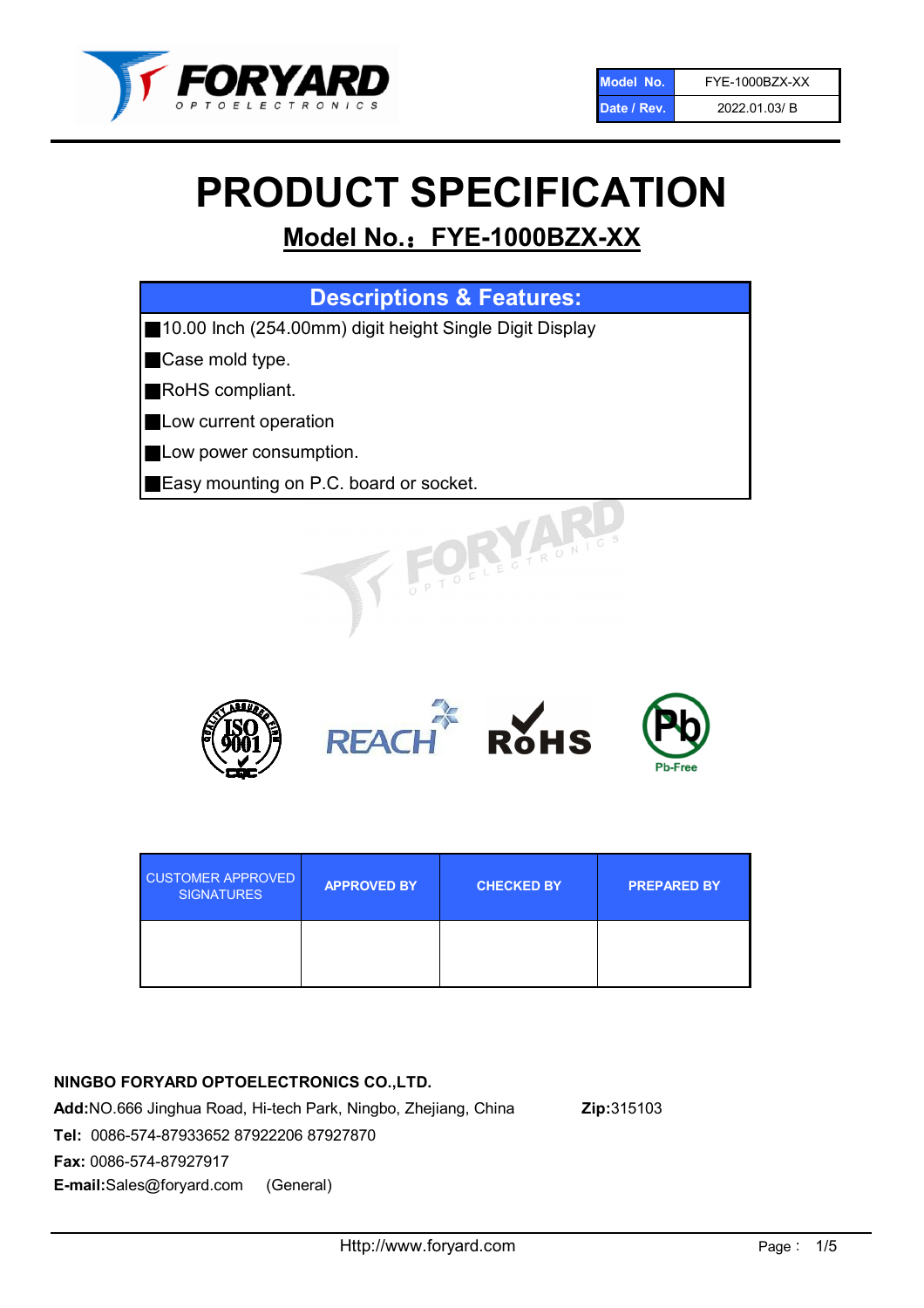

| Model No.   | FYE-1000BZX-XX |
|-------------|----------------|
| Date / Rev. | 2022.01.03/B   |

## Model No.: FYE-1000BZX-XX

## ■ -XX: REF Surface / Epoxy color

| Color<br><b>Number</b>     |                |                            |             |                |
|----------------------------|----------------|----------------------------|-------------|----------------|
| REF Surface Color  ○ White |                | $\circ$ Black $\circ$ Gray | $\circ$ Red | ∣O Green       |
| Epoxy Color                | I∩ Water Clear | $\circ$ White $\circ$ Red  | I⊖ Green.   | $\circ$ Yellow |

### ■ Mechanical Dimensions



### Notes:

- 1. All pins are Φ0.80[.032]mm
- 2. Dimension in millimeter [inch], tolerance is ±0.25 [.010] and angle is ±1° unless otherwise noted.
- 3. Bending≤Length\*1%.
- 4.The specifications,characteristics and technical data described in the datasheet are subject to change without prior notice.
- 5.The drawing is different from the actual one, please refer to the sample.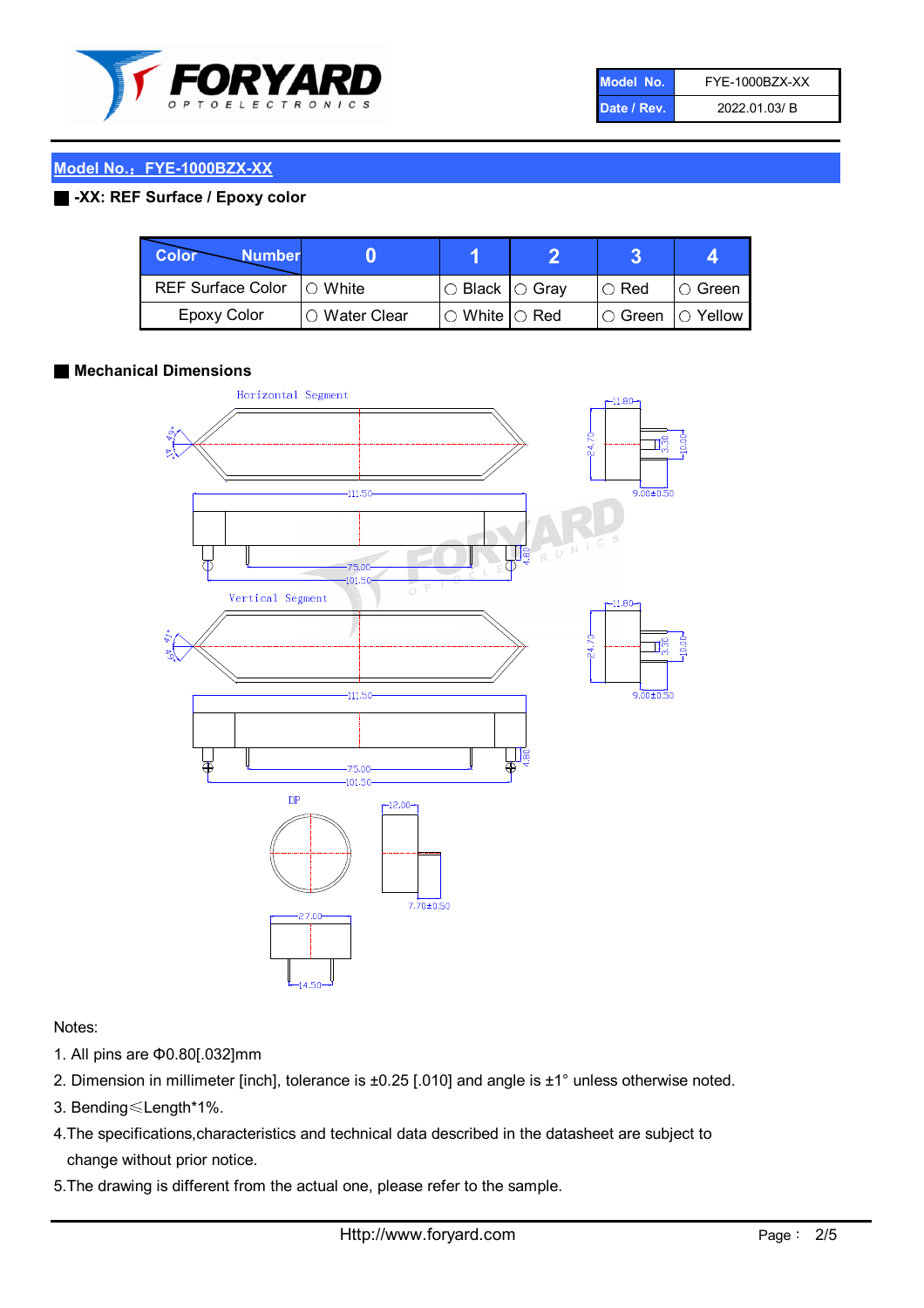

| Model No.   | FYE-1000BZX-XX |
|-------------|----------------|
| Date / Rev. | 2022.01.03/B   |

## Model No.: FYE-1000BZX-XX

## ■ All Light On Segments Feature & Pin Position



## ■ Internal Circuit Diagrams

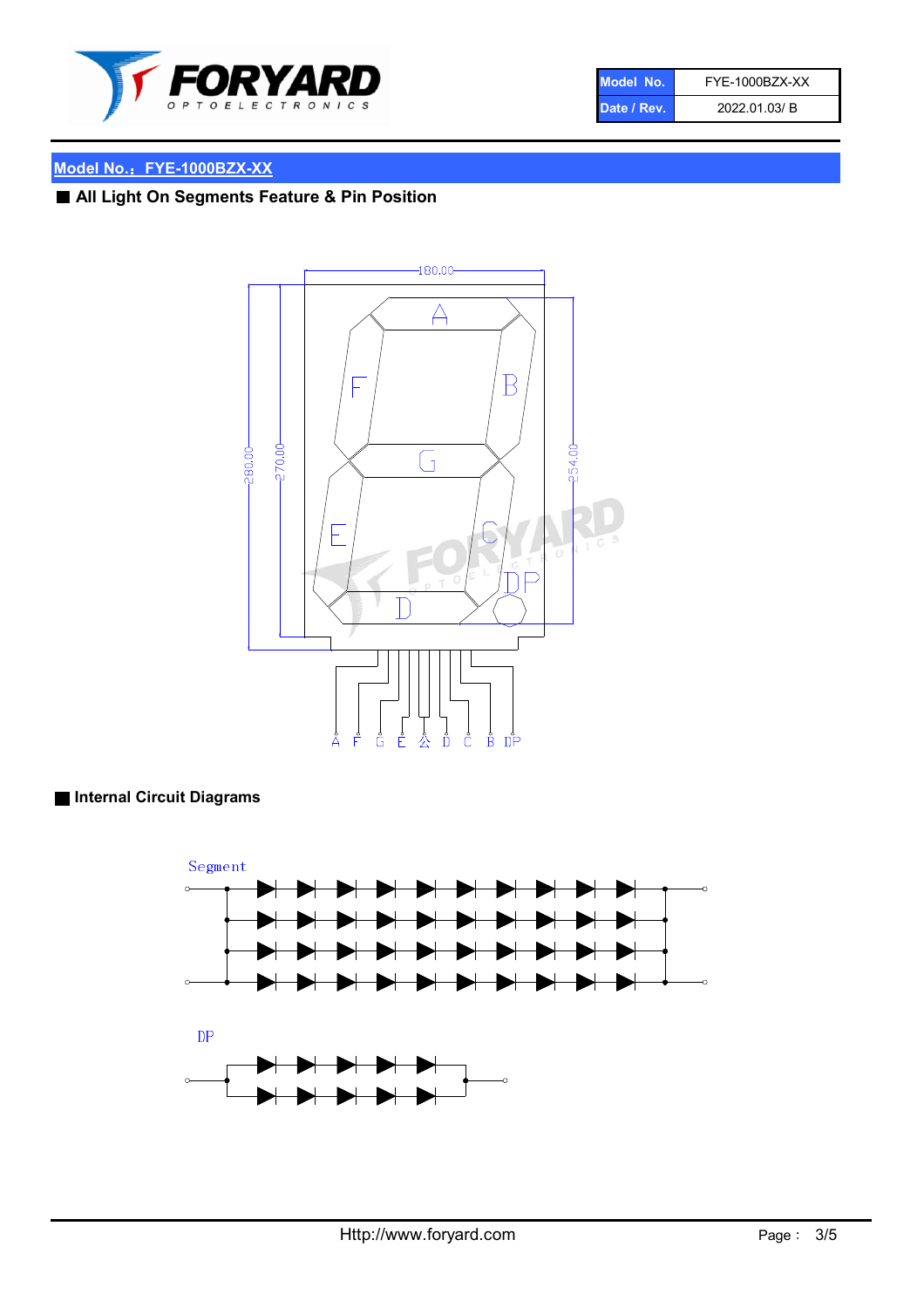

| Model No.   | FYE-1000BZX-XX |
|-------------|----------------|
| Date / Rev. | 2022.01.03/B   |

(Ta=25℃)

## Model No.: FYE-1000BZX-XX

#### Absolute maximum

| solute maximum ratings       |               |                       |            | (Ta=25℃)   |             |
|------------------------------|---------------|-----------------------|------------|------------|-------------|
| <b>Parameter</b>             | <b>Symbol</b> | <b>Test Condition</b> | Value      |            | <b>Unit</b> |
|                              |               |                       | <b>Min</b> | <b>Max</b> |             |
| Reverse Voltage              | VR            | IR=30                 | 5          |            |             |
| <b>Forward Current</b>       | IF            |                       |            | 30         | mA          |
| Power Dissipation            | Pd            |                       |            | 100        | mW          |
| <b>Pulse Current</b>         | Ipeak         | Duty=0.1mS,1KHz       |            | 150        | mA          |
| <b>Operating Temperature</b> | Topr          |                       | $-40$      | $+85$      | °C          |
| Storage Temperature          | Tstr          |                       | $-40$      | $+85$      | °C          |

#### ■ Electrical-Optical Characteristics

#### ● Color Code & Chip Characteristics:(Test Condition:IF=10mA)

Typ Max S | Hi $\textsf{Red}$  | AlGaInP | 660nm LE 20nm | 2.00 | 2.50 D | Super Red | AIGaAs/DH | 650nm | 20nm | 2.00 | 2.50 E | Orange | GaAsP | 625nm | 35nm | 2.00 | 2.50 A | Amber | GaAsP | 610nm | 35nm | 2.00 | 2.50 Y | Yellow | GaAsP | 590nm | 35nm | 2.00 | 2.50 G Yellow Green AIGaInP | 570nm | 10nm | 2.00 | 2.50 3.00 3.80 3.00 3.80 W | White | InGaN/GaN | X=0.29,Y=0.30 |CCT:9500K| 3.00 | 3.80 UHR Ultra Hi Red | AlGaInP | 640nm | 20nm | 2.00 | 2.50 UR | Ultra Red | AlGaInP | 635nm | 20nm | 2.00 | 2.50 UE Ultra Orange | AIGaInP | 625nm | 20nm | 2.00 | 2.50 UA Ultra Amber | AIGaInP | 610nm | 20nm | 2.00 | 2.50  $UV$  Ultra Yellow  $\vert$  AlGaInP  $\vert$  590nm  $\vert$  20nm  $\vert$  2.00  $\vert$  2.50  $\text{UG}$  Ultra Yellow Green | AIGaInP | 570nm | 30nm | 2.00 | 2.50 PG Pure Green | InGaN | 520nm | 36nm | 3.00 | 3.80 30nm 3.00 3.80 30nm 3.00 3.80 UW |Ultra White | InGaN/GaN | X=0.29,Y=0.30 |CCT:9500K| 3.00 | 3.80 40~85 60~120~180 40~70 Segment-to-Segment Luminous Intensity ratio(Iv-M) 1.5:1 610nm 9~20(mw) 350~450 470nm 120~180 120~180 Ultra Blue InGaN/GaN InGaN/GaN 9~20(mw) 20~50 280~600 570nm | 30nm | 2.00 | 2.50 | 20~60 470nm 590nm InGaN/GaN B Blue I InGaN 570nm | 10nm | 2.00 | 2.50 | 10~20 30~105 30~135 460nm 520nm Ultra brightness **AlGaInP** AlGaInP 60nm AlGaInP 640nm Peak Wave Length $(\lambda_{\rm P})$ UB 460nm 635nm AlGaInP AlGaInP AlGaInP InGaN/GaN AlGaInP Luminous **Intensity** (Iv) Unit:mcd AlGainP 660nm GaAsP GaAsP AlGaAs/DH **Spectral** Line halfwidth (∆λ1/2) 10~20 Standard brightness Forward Voltage(VF) Unit:V 15~30 10~20 625nm GaAsP 590nm **Emitting Color Dice Material** 10~21 610nm 10~20

### Note:

1.Luminous Intensity is based on the Foryard standards.

2.Pay attention about static for InGaN